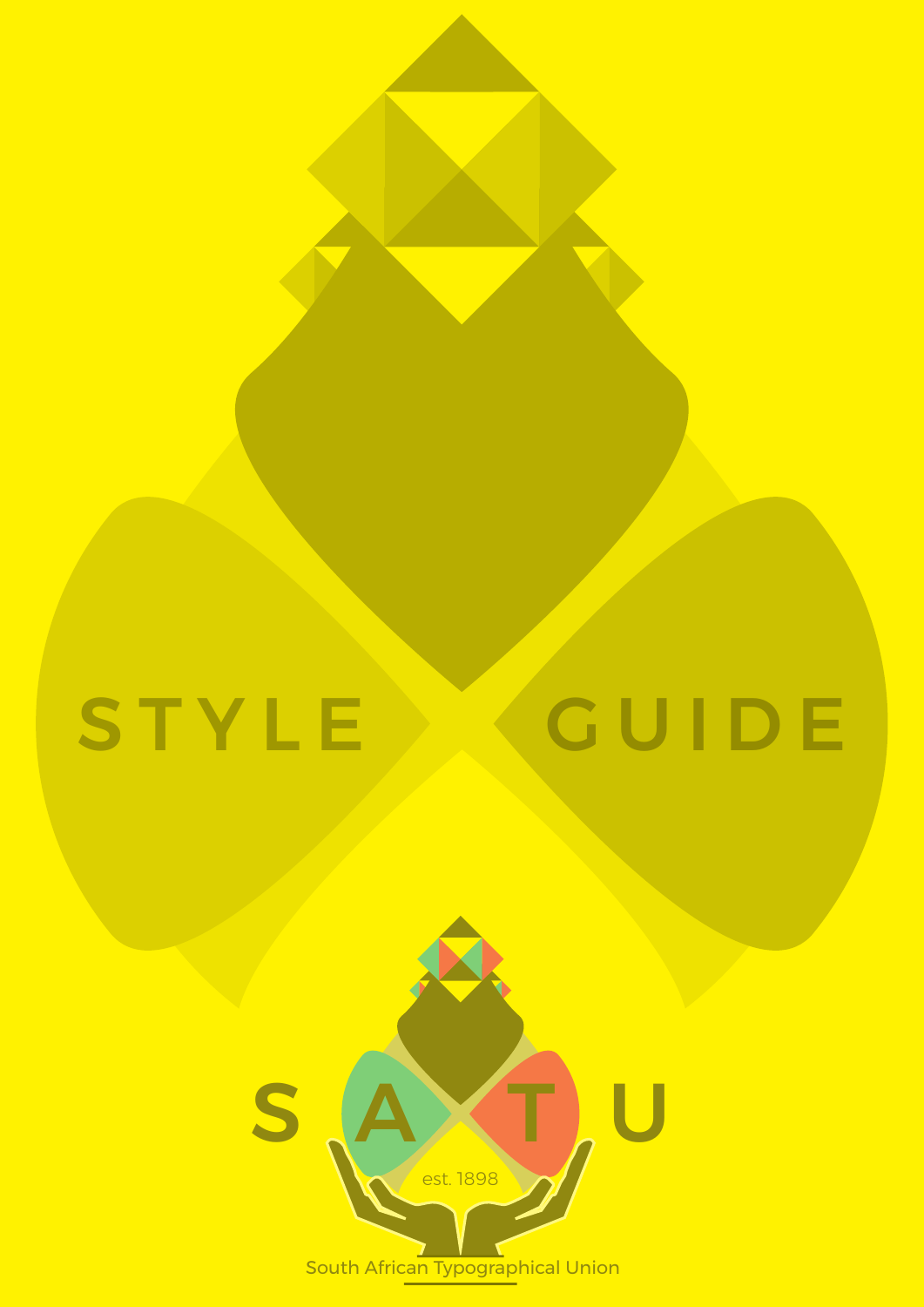### INDEX

| <b>Table of Content</b> | Page #         |
|-------------------------|----------------|
| 1. Colour Schemes       |                |
| 2. Typography           | $\overline{2}$ |
| 6. Logo                 |                |
| 6.1 Design Statement    |                |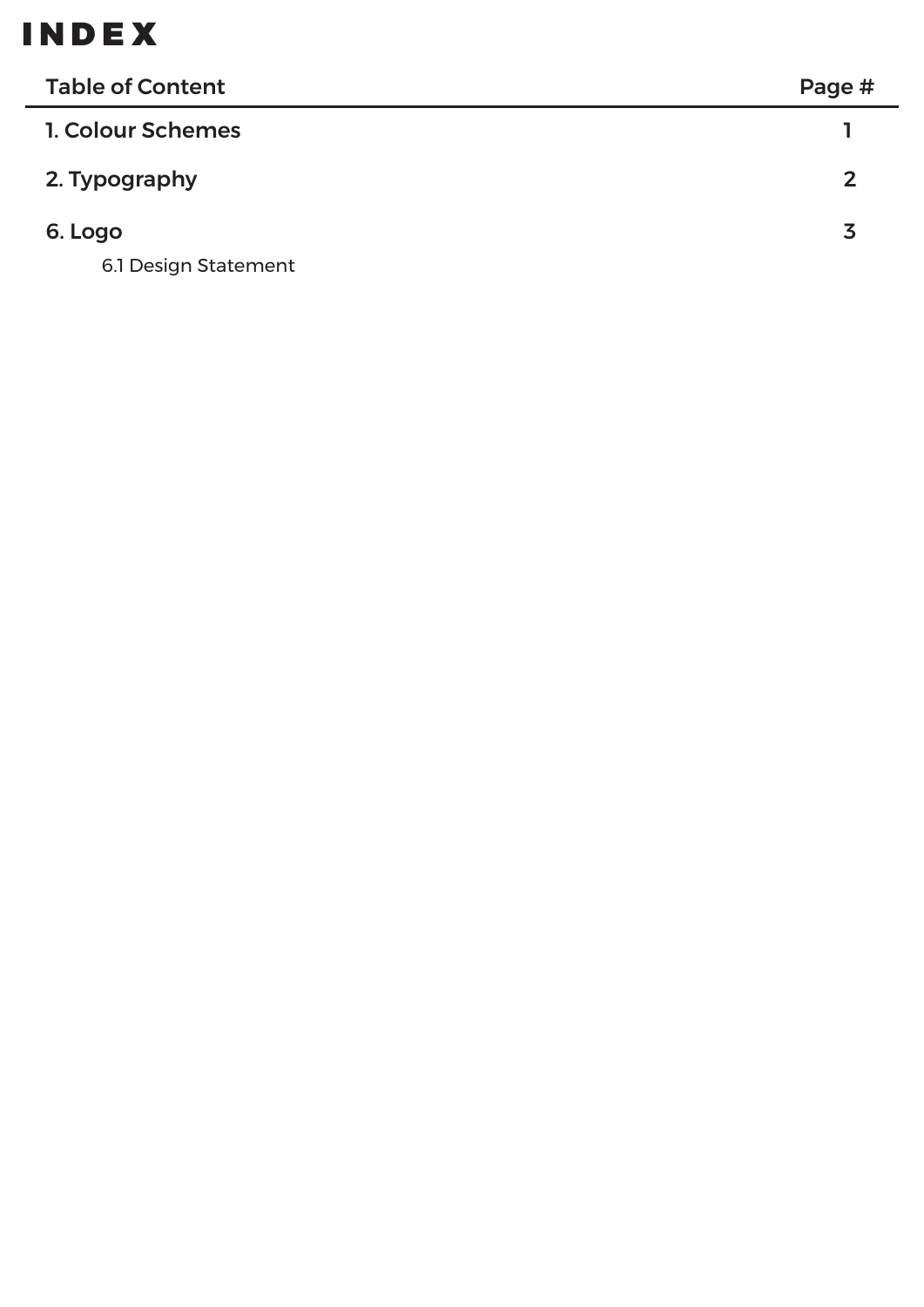### COLOUR SCHEME



# DESIGN STATEMENT

The colour values of CMYK were chosen, because they are the standard colours used for all colours and are the building blocks to any print, These colours signify diversity and how when used together they can be powerful. They are bright, vibrant and solid colours that anyone in the industry can relate to, through these standard colours that keep an industry connected.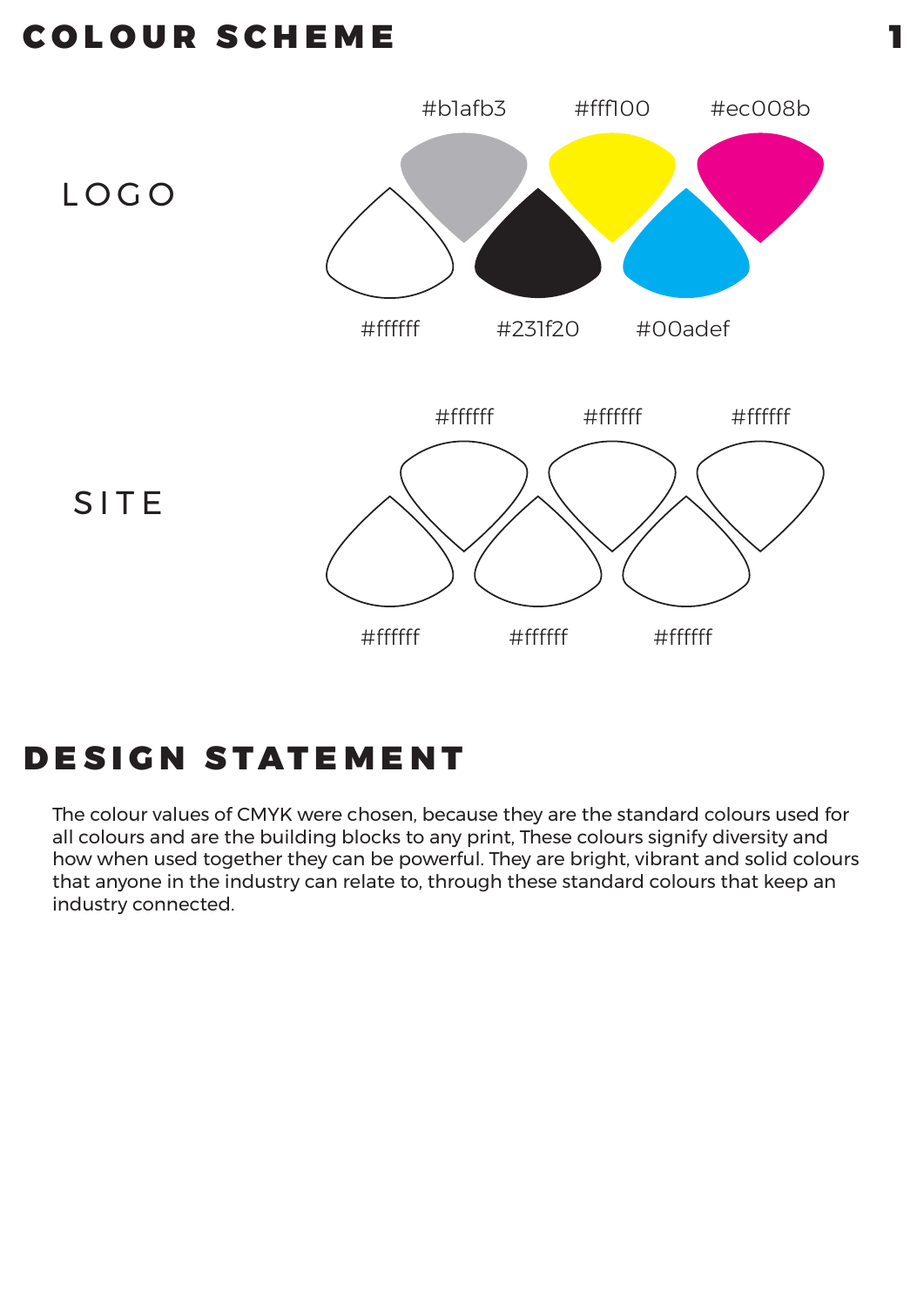### TYPOGRAPHY 2



#### SITE